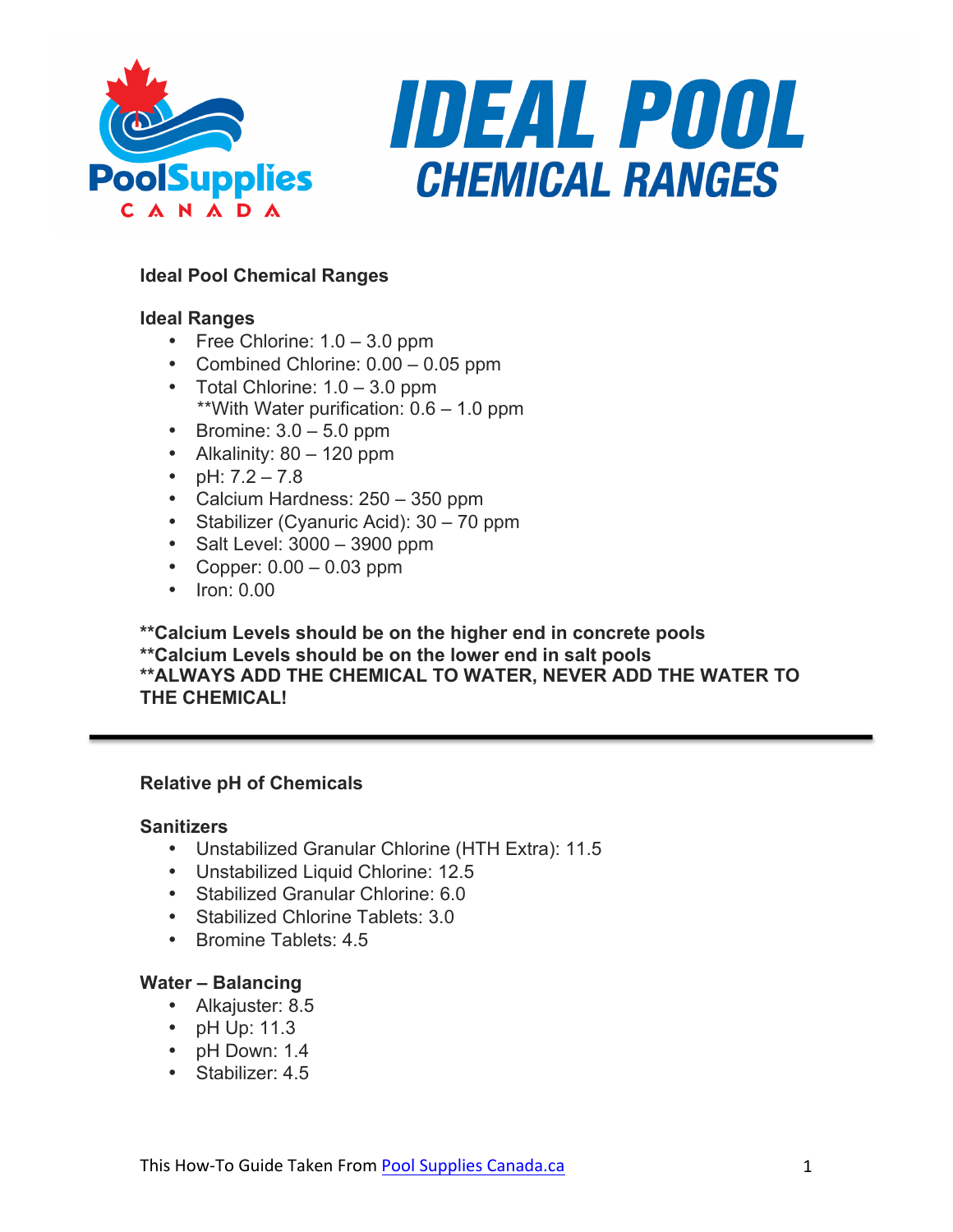



## **Specialty:**

- Algaecide  $40 60\%$ : 6.5
- Algaecide  $5 10\%$ : 7.0
- Clarifier: 7.0
- Stain and Scale control: 5.0
- Vinyl Tile and Liner Cleaner: 10.5
- Filter Cleaner: 1.6
- Pool Line Anti Freeze: 8.5
- Oxidizer: 2.3

## **Making Chemical Adjustments**

**Chlorine**

**To increase:** Unstabilized Granular or Liquid Chlorine **To Decrease:** Dilute the pool water; keep the pool surface exposed to allow burn off

**Alkalinity To increase:** Alkajuster **To decrease:** Dilute the pool water

**pH To increase:** pH Up **To decrease:** pH Down

**Salt To increase:** Add salt **To decrease:** Dilute the pool water

**Copper/Iron To increase:** N/A